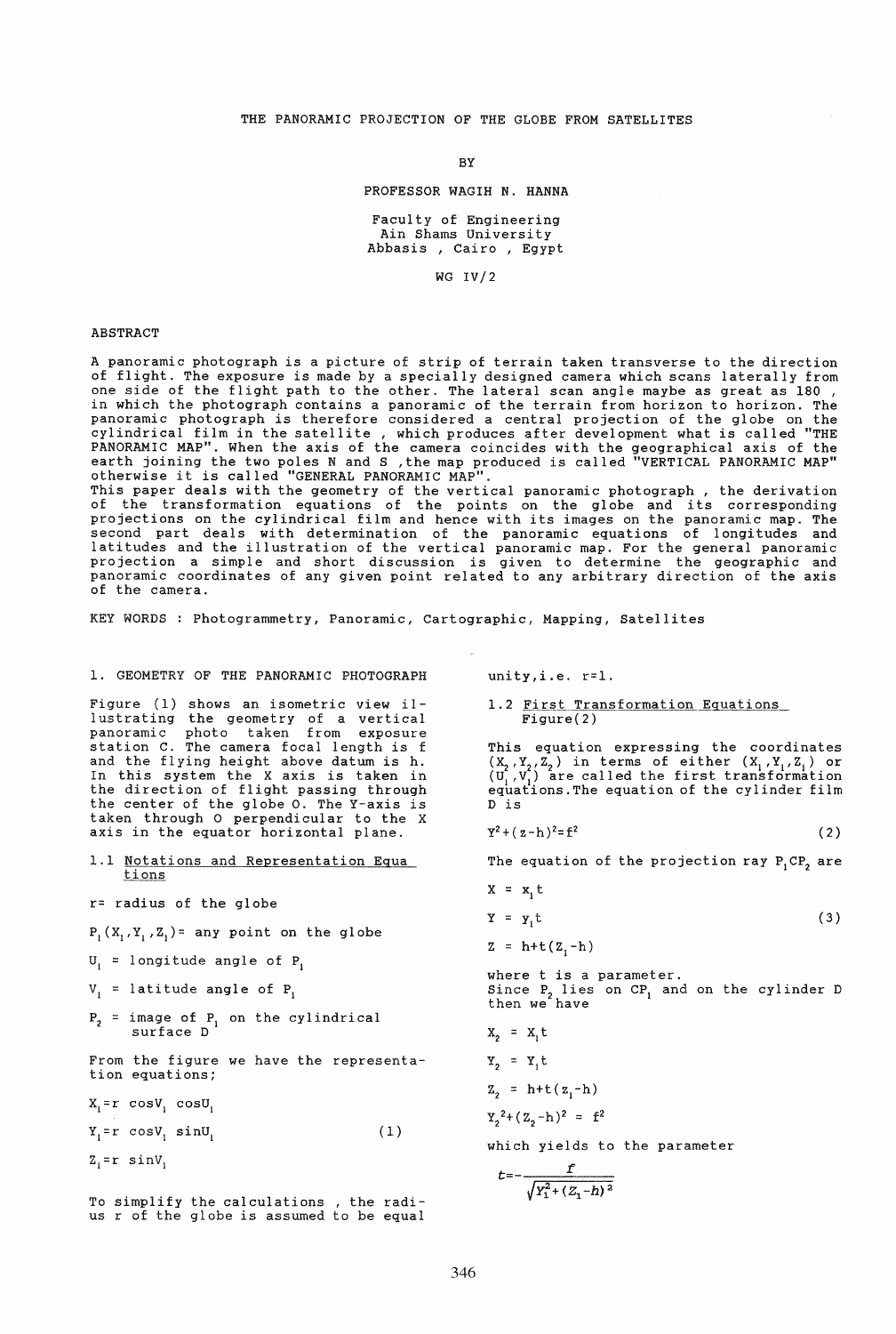

Fig.1. Geometry of a panoramic photograph.

Hence the first transformation equations are :

$$
X_2 = -\frac{X_1 f}{\sqrt{Y_1^2 + (Z_1 - h)^2}}
$$

$$
= -\frac{f\text{cos}V_1\text{cos}U_1}{\sqrt{\text{cos}^2V_1\text{sin}^2U_1+(\text{sin}V_1-h)^2}}
$$

$$
Y_2 = -\frac{Y_1 f}{\sqrt{Y_1^2 + (Z_1 - h)^2}}
$$

 $fcosV<sub>1</sub>cosU<sub>1</sub>$  $\sqrt{\cos^2 V_1 \sin^2 U_1 + (\sin V_1 - h)^2}$ 

$$
Z_2 = h + \frac{f(h-Z_1)}{Y_1^2 + (Z_1 - h)^2}
$$

$$
-h+\frac{f(h\text{-}\!\sinv_1)}{\sqrt{\cos^2V_1\!\sin^2U_1+(\sinV_1-h)^2}}
$$

1.3 Limits of Coordinates

Limits of coordinates are deduced from figure (3):

$$
(i) \quad 0 \le |X_1, Y_1| \le L
$$
\n
$$
\frac{1}{h} \le |Z_1| \le 1
$$
\n
$$
(5)
$$

(4)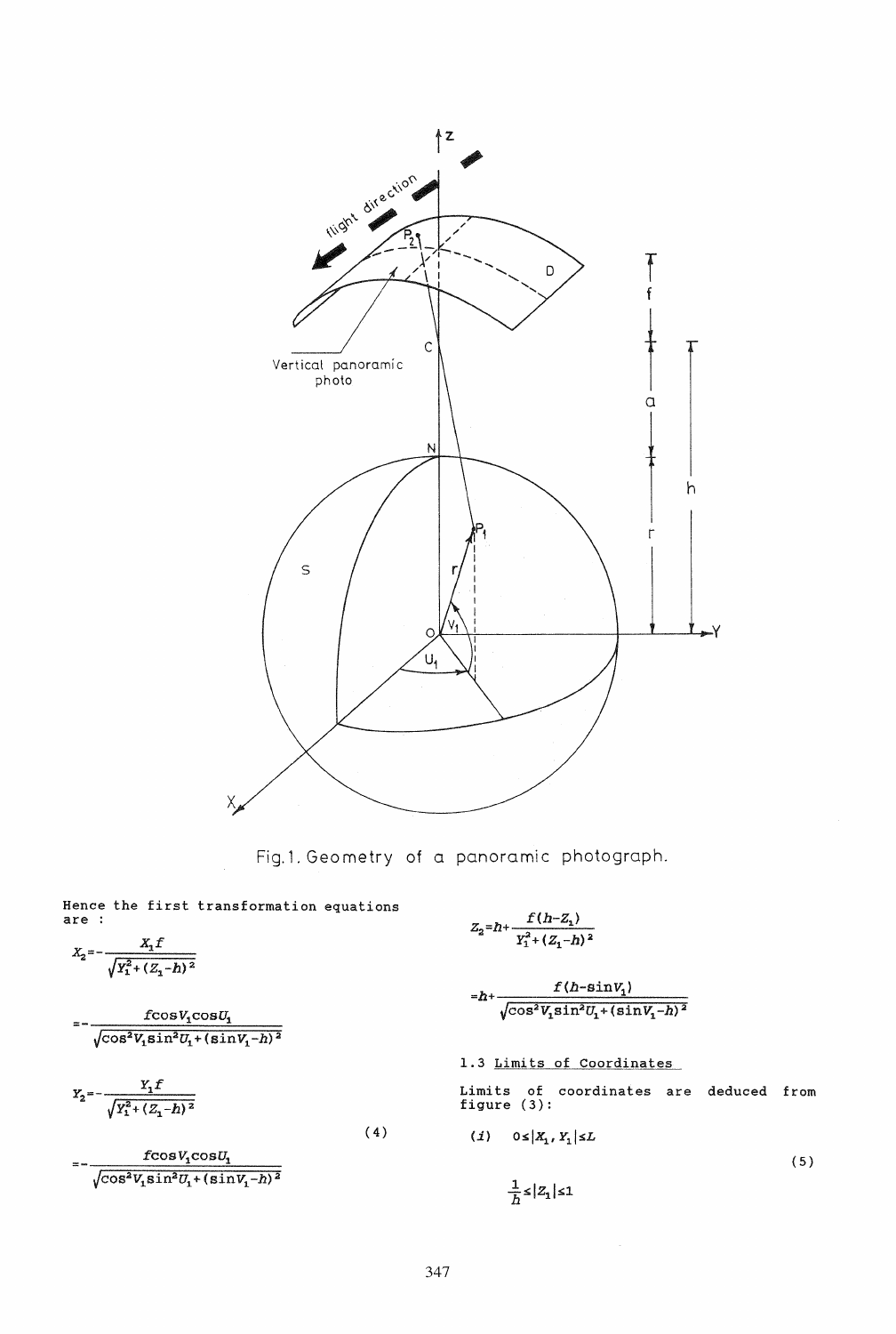

where  
\n
$$
\sin V_o = \frac{1}{h} \quad \text{and} \quad \cos V_o = L
$$
\n(*ii*) 
$$
V_o \le V_1 \le \frac{\pi}{2}
$$
\n
$$
0 \le U_1 \le 2\pi
$$
\n(6)

(7 )

 $h+L$ .  $f \leq Z_2 \leq h+f$ 

 $0 \leq |Y_2| \leq f \cdot \sin V_o$ 

 $V_o = sin^{-1}(\frac{1}{h})$ 

 $(iii)$   $0 \le |X_2| \le f$ .  $\tan V_o$ 

SIDE VIEW

z.

Ř,

X

 $\overline{P_2}$ 

## 1.4 The Second Transformation Equations

If we develop the cylindrical film , then we get a panoramic map of the globe. Every point  $P_1(X_1, Y_1)$  on the globe will have a corresponding panoramic point  $P^*(X^*, Y^*)$  on the map as shown in figures (4) and (5). By transforming the axes from 0 to C we get:

$$
X_2 = X_2
$$
  
\n
$$
\overline{Y}_2 = Y_2 = f \sin \phi
$$
 (8)

$$
\overline{z}_2 = (z_2 - h) = f \cos \phi
$$

Hence we get the second transformation equations which express the panoramic<br>coordinates  $(X^*, Y^*)$  of ant point  $P^*$  in terms of the coordinates  $(X_2, Y_2, Z_2)$  :

$$
X^* = X_2
$$
  
\n
$$
Y^* = f_{\phi} = f \sin^{-1}(Y_2/f)
$$
  
\n
$$
= f \cos^{-1}((Z_2 - h)/f)
$$
 (9)

 $\mathbf{x}^*$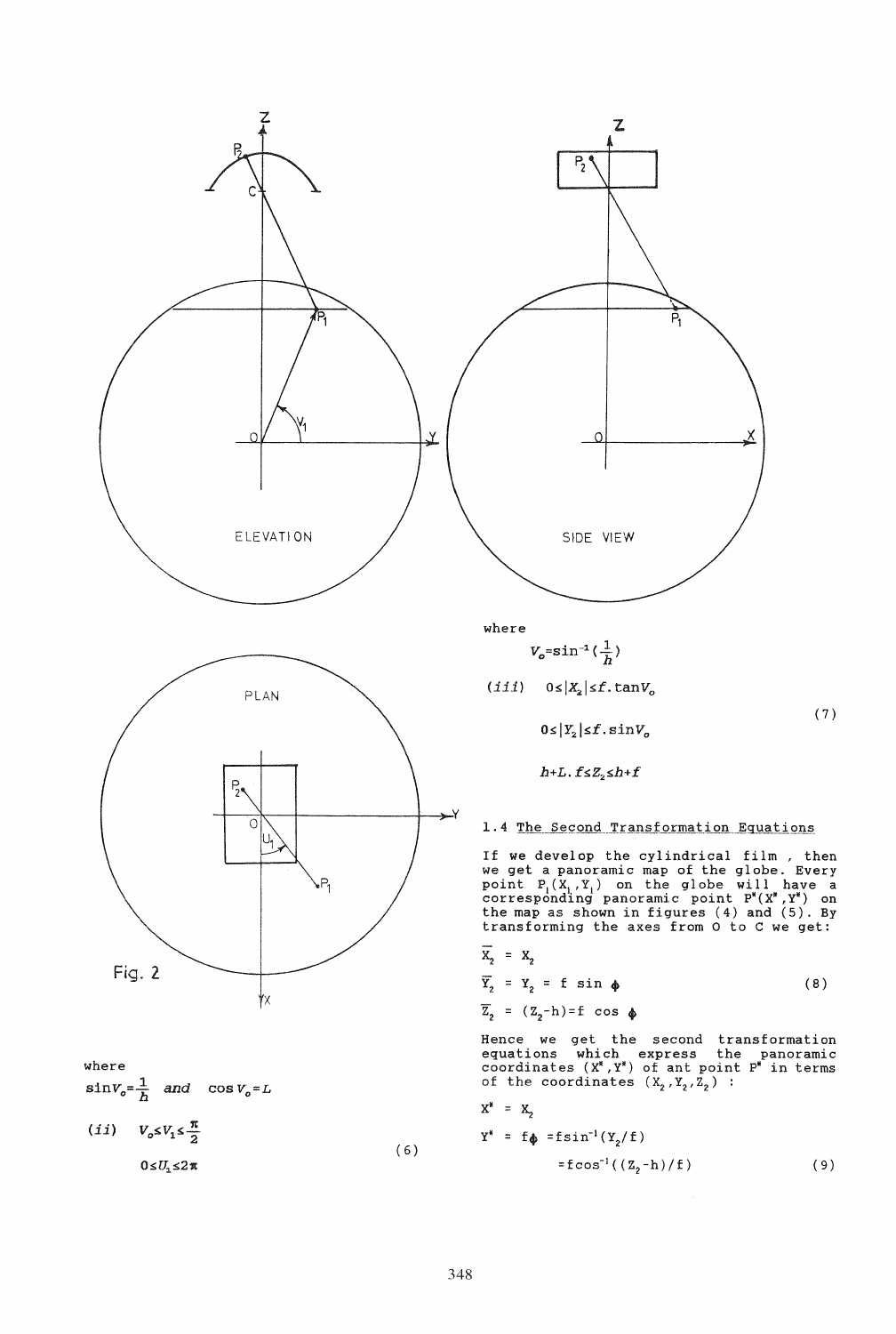



Fig. 3. limits of coordinats.

# 1.5 The Third Transformation Equations

The equations which express the panoramic coordinates  $(X^*, Y^*)$  of  $P^*$  in terms of the representation coordinates  $(X_1, Y_1, Z_1)$  will<br>be defined as the third transformation equations. Hence from equations (4), (8), and  $(9)$  we get :

$$
X^* = \frac{X_1 f}{\sqrt{Y_1^2 + (Z_1 - h)^2}}
$$

$$
Y^* = f \sin^{-1}\left(\frac{-Y_1}{\sqrt{Y_1^2 + (Z_1 - h)^2}}\right) \tag{10}
$$

$$
= f \cos^{-1} \frac{h - Z_1}{\sqrt{Y_1^2 + (Z_1 - h)^2}}
$$

# 2. THE PANORAMIC MAP

We deal in this part with determination of the panoramic equations of longitudes and latitudes. Hence it can be easily illustrated to get the required panoramic map.

#### 2.1 Analytical Representation of Longitudes

Longitudes are characterized by constant  $U_1$ . Therefore from equations (1) and (10) we deduce the panoramic equation of the longitude :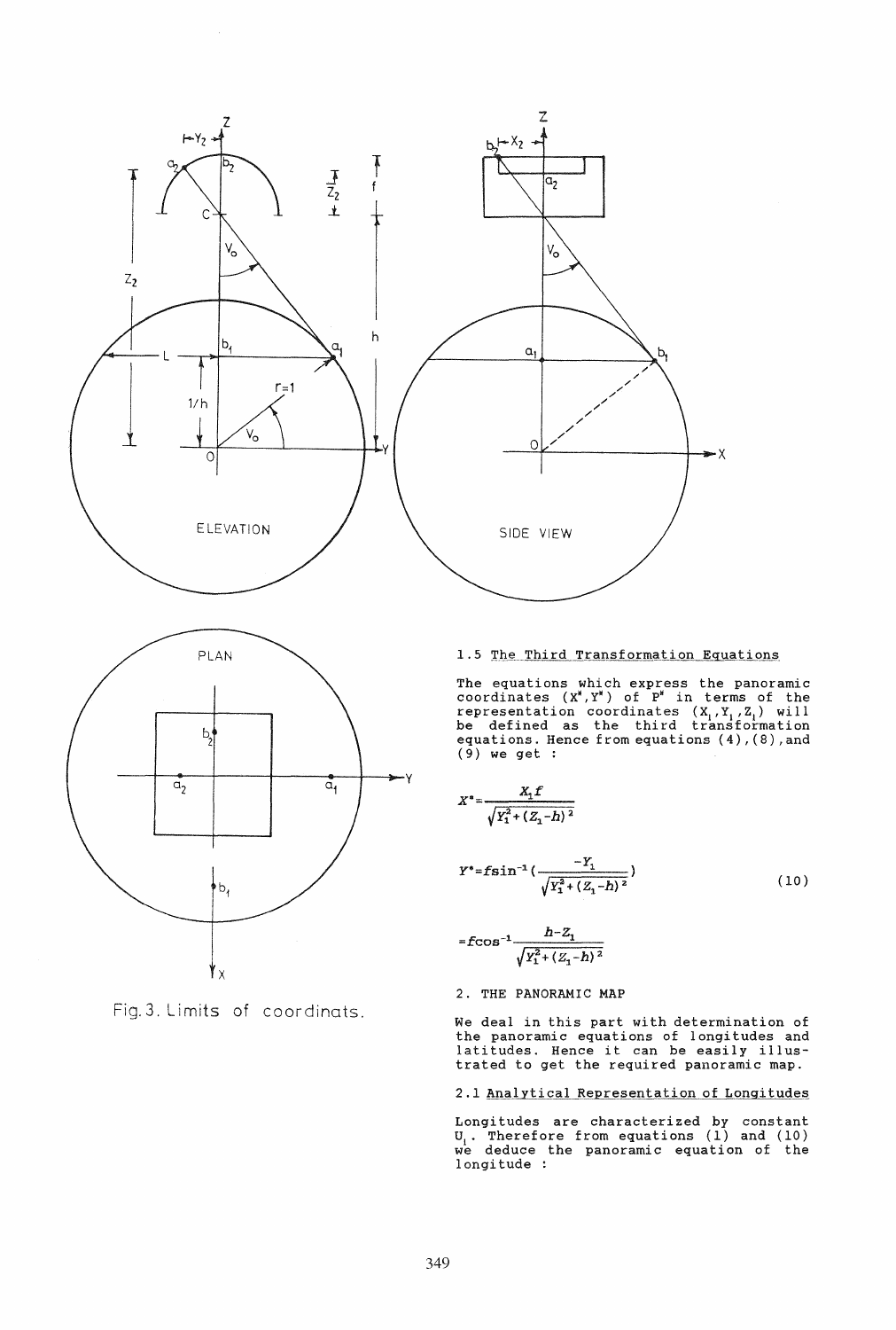$$
X^* = -\frac{f}{\tan U_1} \sin{(\frac{Y^*}{f})} \tag{11}
$$

### 2.2 Analytical Representation of Lati tude

From equation (4) we can get the first transformation equation of the latitude  $\mathbf{v}_i$  :

$$
K^2(X_2^2+Y_2^2) - (Z_2-h)^2 = 0
$$

where

$$
K = (sinV_1 - h) / cosV_1
$$

r

This equation represents the curve of intersection of the circular cone whose vertex is the center of projection C and its base is the latitude  $V_1$  with the cylindrical surface of the film. By substitution in (8) and (9) we deduce the panoramic equation of the latitudes

$$
X^* = \pm f \sqrt{\cos^2\left(\frac{Y^*}{Y}\right)(K^{-2}+1) - 1} \tag{12}
$$

# 2.3 Representation of The Panoramic Map

Figure(6) shows the panoramic map in which the longitude and latitudes are illustrated according to the equations illustrated according to the equations<br>(11) and (12) respectively. The latitudes which satisfy the inequality:

$$
V_0 \le V_1 \le \pi/2
$$
, where  $V_0 = \sin^{-1} (1/h)$ 

are represented on the map. The latitude which corresponds to  $V_0$  is known as the envelope curve of the map.

#### 2.4 Location of Points From The Panoramic Map

If the panoramic coordinates  $(X^*, X^*)$  of<br>any point P<sup>\*</sup> are known, then its corresponding point P<sub>I</sub>(U<sub>I</sub>, V<sub>I</sub>) on the globe can be determined from the equations (11) and (12) or approximately directly from the panoramic map.

## 2.5 The General Panoramic Map

In the general panoramic projection the axis of.the camera is in arbitrary position w.r.t the geographical axis of the globe. To get the corresponding transformation equations in this case we have<br>to change the direction of axes of refto change the direction of axes of ref- erence wi thout changing the origin O. Let the new system of axes be  $(X', Y', Z')$ and the direction cosines of OX',Oy', and OZ' referred to the original axes be  $(L_1, M_1, N_1)$  ,  $(L_2, M_2, N_2)$ , and  $(L_3, M_3, N_3)$ .<br>Then the coordinates of the point  $P_1(X_1^{\prime})$ - $\overline{X}_1^T$ ,  $\overline{Z}_1^T$ ) referred to the original system<br>will be;

$$
X_{1} = L_{1} X'_{1} + L_{2} Y'_{1} + L_{3} Z'_{1}
$$
  
\n
$$
Y_{1} = M_{1} X'_{1} + M_{2} Y'_{1} + M_{3} Z'_{1}
$$
  
\n
$$
Z_{1} = N_{1} X'_{1} + N_{2} Y'_{1} + N_{3} Z'_{1}
$$
  
\n(13)



Fig. 4. The panoramic mapping



Fig.5. The panoramic photograph.